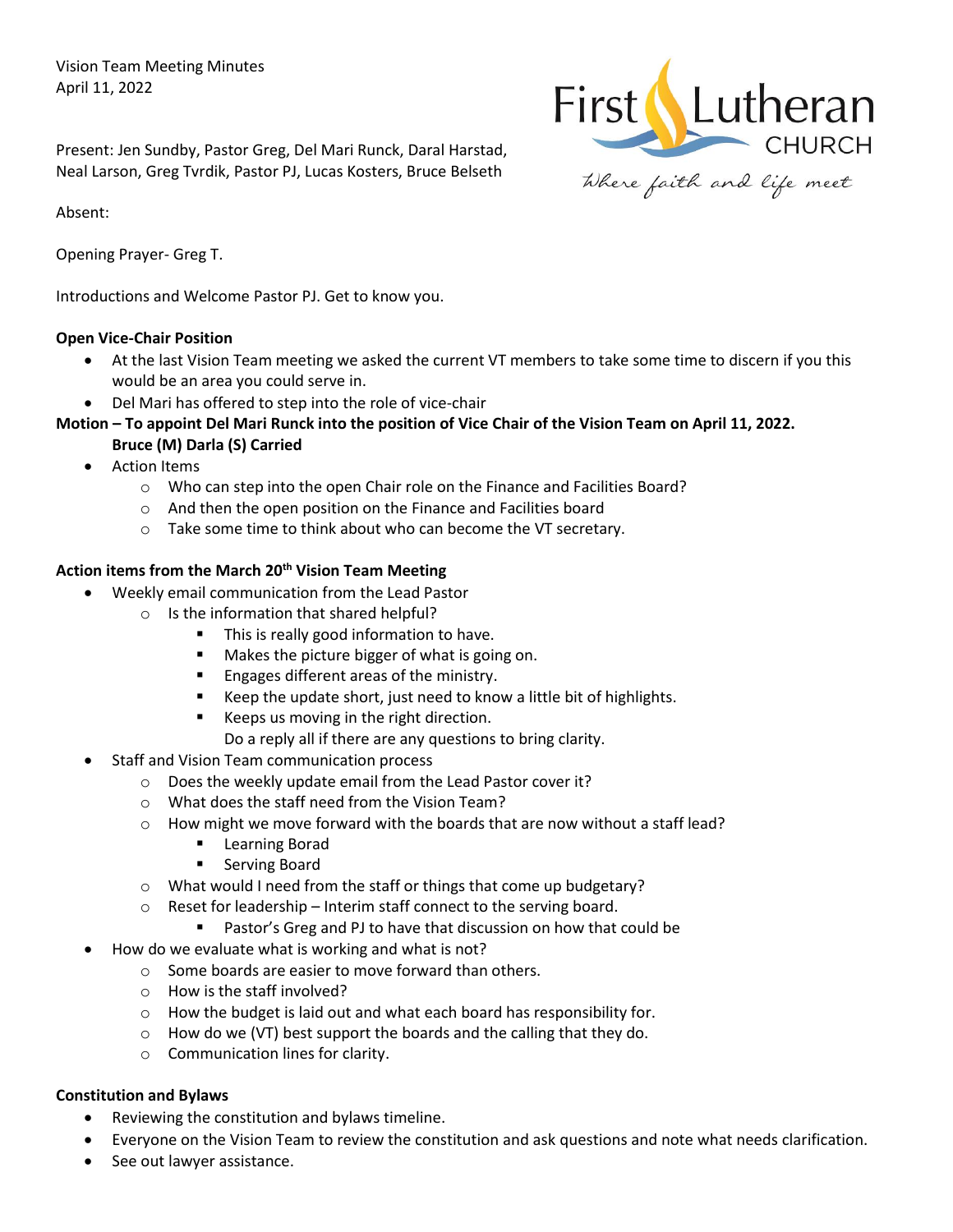- There should be focus on pastoral help/interim before the constitution is focused on.
- Endowment to look at their section of the bylaws.
- Review later this summer

#### **HR Committee and Next Steps**

- Different Models
	- o Consultant Model
	- o Committee Model
- However we configure it Personel committee as part of the church can be sticky
- Invest in staff with ongoing reviews and education
- Pastor PJ will be looking into this and will gather more information

### **Succession Plan**

- We are living out the critical points of the succession plan
- Supporting PJ and getting him the information that is needed as he gets started
- Pastor PJ and Pastor Greg are on the same page and are finding this time together very valuable
- We are doing exactly what we should be doing
- Ongoing questions should go to Pastor PJ.
- Coloration is the key for being successful
- There are three focus areas
	- Purpose What is the way that First Lutheran lives out the great commission?
	- Culture Environment
	- Strategy What is our plan?
- First season of Pastor PJ's ministry is to listen.
- Learn the culture and community
- What to do about other pastoral support
	- $\circ$  In the long term and what is the need of the type of person for our pastors
	- o What do we need in the interim?
	- o Call comes from the synod for interim
	- How long can an interim be in place six months to three years
- Prioritization of the work that the Vision Team needs to do.

### **Sermon Series**

- Pastor PJ is working on a group of sermon series right now.
	- o Where are we trying to lead the congregation?
	- o What are you seeing as the big needs and of the congregation?
	- o What kind of series would be helpful?

### **Outdoor Worship**

- Project is moving forward
- Building permit has been applied for
- Down payments have been paid to:
	- o Blue Ox Timber Frames for the pavilion
	- o Creative Landscapers
	- o Shade Structures

### **Reports**

• March  $14<sup>th</sup>$  VT Secretary report.

**Motion to change the March meeting minutes to state:** 

**the annual meeting of 2023 for the appointment of Jen Sundby as Vision Team Chair. Neal (M) Lucas (S) carried** 

**Motion to approve the secretaries report for the March 2022 meeting. Neal (M) Del Mari (S) Carried**